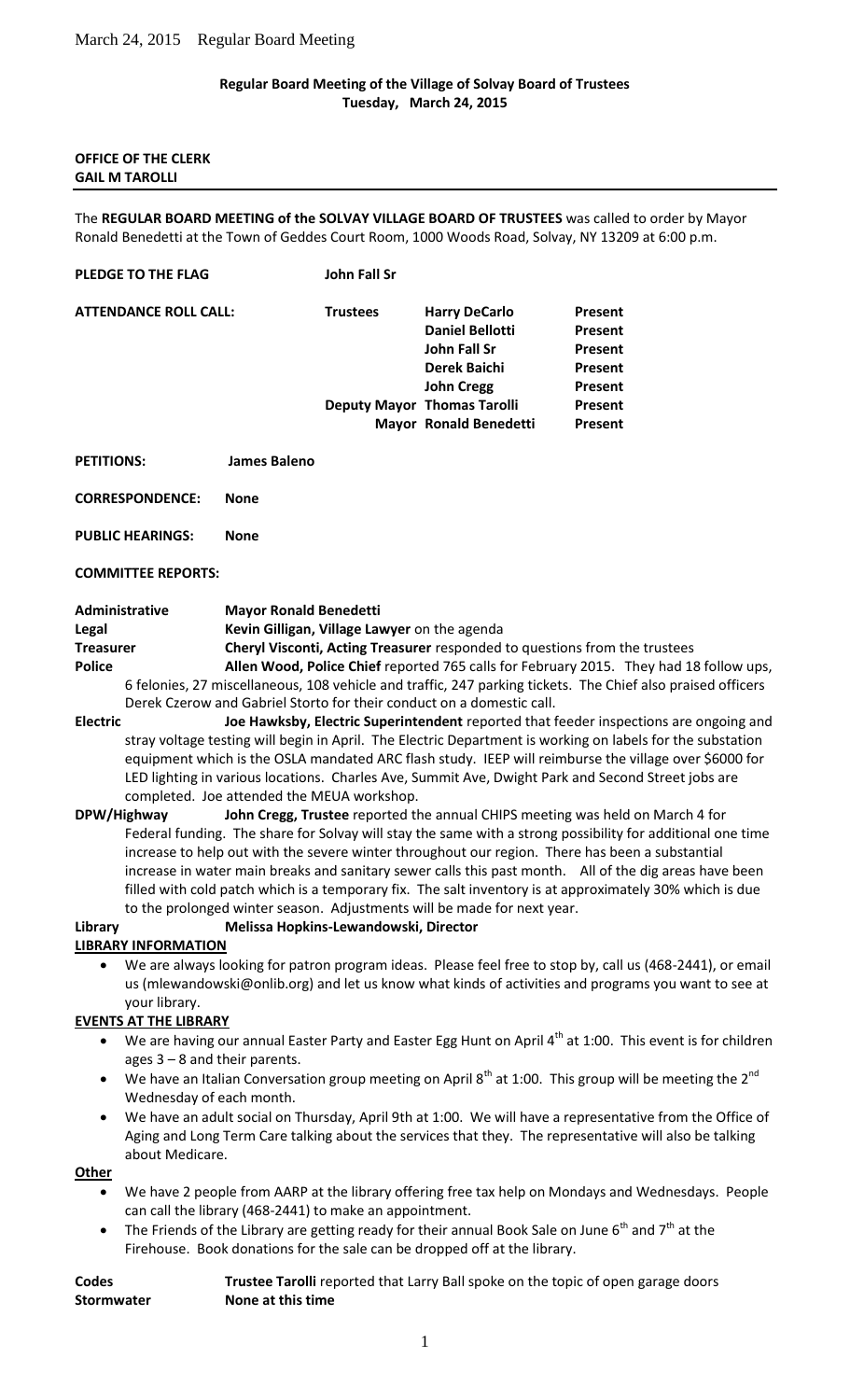# **RESOLUTIONS:** 1. Authorization from the Board of Trustees to approve the minutes from the February 24, 2015 Regular Board Meeting and the Reading of the Minutes be herewith dispensed. **MOTION: Daniel Bellotti SECOND: Derek Baichi AYES: 7 NAYES: 0 MOTION CARRIED** 2. Authorization from the Board of Trustees to approve the minutes from the March 10, 2015 Special Board Meeting and the Reading of the Minutes be herewith dispensed. **MOTION: Derek Baichi SECOND: Daniel Bellotti AYES: 7 NAYES: 0 MOTION CARRIED** 3. Authorization from the Board of Trustees to pay C&S Engineers \$7320.00 for services rendered from 2/1/15 through 2/28/15. (Invoices: 0151363, 0151364, 0151365, 0151366, 0151367)  **MOTION: Daniel Bellotti SECOND: John Fall Sr AYES: 7 NAYES: 0 MOTION CARRIED** 4. Authorization from the Board of Trustees to pay Costello, Cooney & Fearon, PLLC \$\$14,902.97 for services rendered for the month of February, 2015. \$1,768.13 paid by Electric, \$980 reimbursed by Northland Communications, \$7814.84 paid by General fund and \$4340.00 PBA Interest Arbitration) **MOTION: Derek Baichi SECOND: John Cregg AYES: 7 NAYES: 0 MOTION CARRIED** 5. Authorization from the Board of Trustees to approve the Budget Modifications: **MOTION: John Fall Sr SECOND: Derek Baichi AYES: 7 NAYES: 0 MOTION CARRIED**

**Village of Solvay General Fund Schedule of Proposed Budget Modifications For Approval at the March 2015 Regular Board Meeting**

|         |       | (as modified)         | proposed             | newly modified       |
|---------|-------|-----------------------|----------------------|----------------------|
| Account | Title | <b>Current Budget</b> | <b>Budget</b><br>Mod | <b>Budget Amount</b> |
|         |       |                       |                      |                      |

### **Revenue**

| 411200A         | <b>County Sales Tax Distribution</b>    | 560,000   | 70,050    | 630,050   |
|-----------------|-----------------------------------------|-----------|-----------|-----------|
| 415600A         | <b>Safety Inspection Fees</b>           | 5,125     | 2,133     | 7,258     |
| 415610A         | <b>Safety Registration Fees</b>         | 3,090     | 1,280     | 4,370     |
| 425550A         | Permits                                 | 30,192    | 649       | 30,841    |
| 426800A         | <b>Insurance Recoveries</b>             | 34,074    | 21,952    | 56,026    |
| 428100A         | <b>Contributions from Electric Dept</b> | 360,000   | (36,000)  | 324,000   |
|                 |                                         |           |           |           |
|                 | <b>Total</b>                            | 992,481   | 60,064    | 1,052,545 |
| <b>Expenses</b> |                                         |           |           |           |
| 5312.02         | Police - Detailing                      | 4,111     | 756       | 4,867     |
| 5312.05         | Police - Fuel                           | 35,726    | (2, 126)  | 33,600    |
| 5312.10         | Police - Supplies/Equip                 | 595       | 370       | 965       |
| 5312.17         | Police-Computers                        | 5,000     | 1,000     | 6,000     |
| 512104A         | Mayor - Other                           | 2,000     | 600       | 2,600     |
| 514104A         | Village Clerk - Other                   | 750       | 250       | 1,000     |
| 514204A         | Law - Other                             | 80,000    | 20,000    | 100,000   |
| 519904A         | <b>Contingent Account</b>               | 173,507   | (12, 223) | 161,284   |
| 531201A         | Police - Wages                          | 1,165,804 | 9,437     | 1,175,241 |
| 551101A         | Street Maintenance - Wages              | 247,165   | (5,000)   | 242,165   |
| 551820A         | <b>Street Lighting</b>                  |           | 42,000    | 42,000    |
| 581201A         | Sanitary Sewer - Wages                  | 25,909    | 5,000     | 30,909    |
|                 |                                         |           |           |           |
|                 | <b>Total</b>                            | 1,740,567 | 60,064    | 1,800,631 |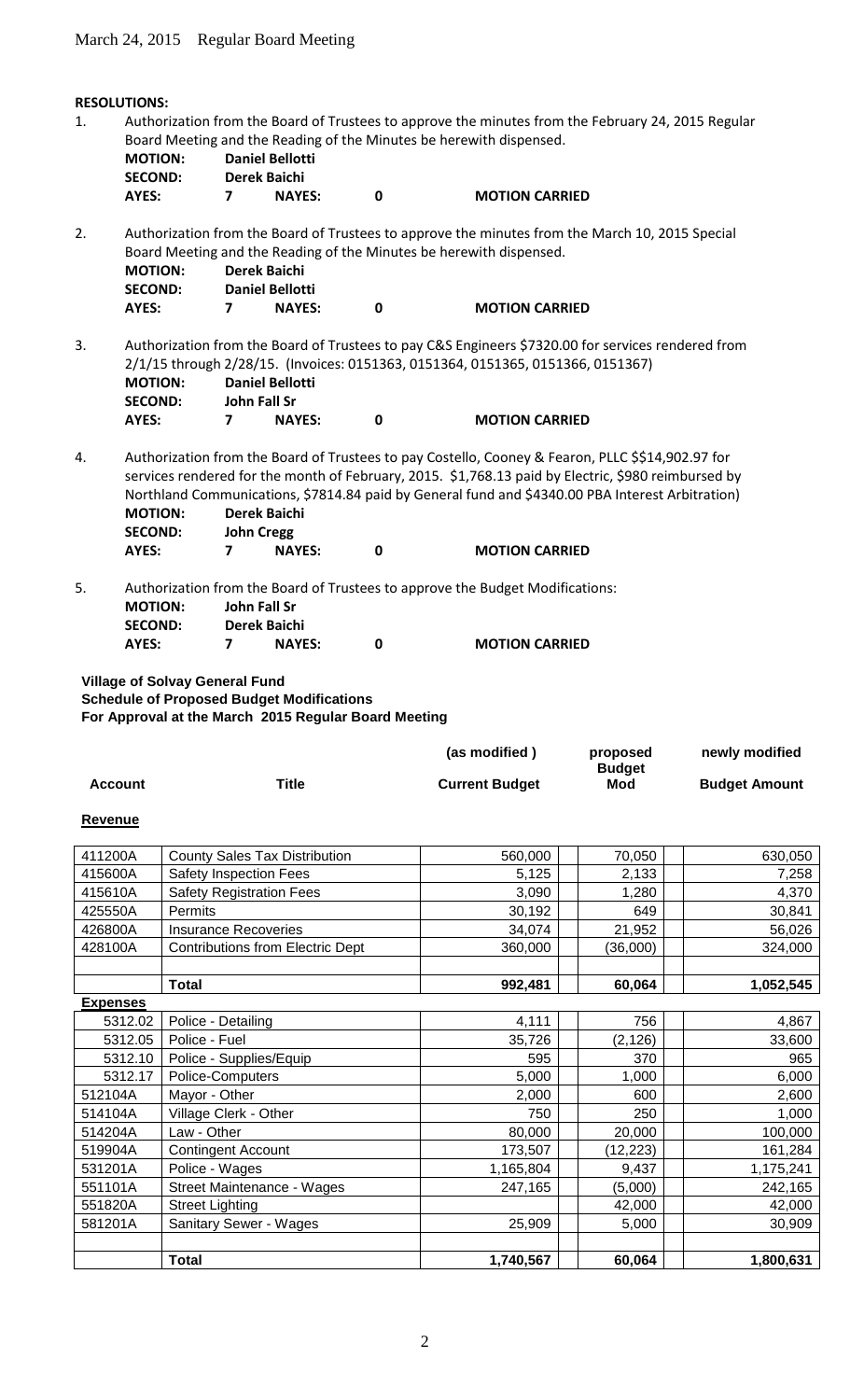## March 24, 2015 Regular Board Meeting

6. Authorization from the Board of Trustees to approve Joe Hawksby as the accredited delegate for the Village of Solvay at the semi-annual MEUA Conference April 29 and April 30, 2015 to be held at Embassy Suite Hotel, 6646 Old Collamer Road, East Syracuse, New York 13057.

**MOTION: Daniel Bellotti SECOND: John Fall Sr**

| <b>Harry DeCarlo</b>    | Trustee             | <b>Voted</b> | Yes        |
|-------------------------|---------------------|--------------|------------|
| <b>Daniel Bellotti</b>  | <b>Trustee</b>      | <b>Voted</b> | Yes        |
| John Fall Sr            | Trustee             | <b>Voted</b> | <b>Yes</b> |
| Derek Baichi            | <b>Trustee</b>      | <b>Voted</b> | <b>Yes</b> |
| <b>John Cregg</b>       | <b>Trustee</b>      | <b>Voted</b> | Yes        |
| <b>Thomas Tarolli</b>   | <b>Deputy Mayor</b> | <b>Voted</b> | Yes        |
| <b>Ronald Benedetti</b> | <b>Mayor</b>        | Voted        | Yes        |

The resolution was thereupon declared duly adopted. **March 24, 2015**

7. Authorization from the Board of Trustees to approve the hiring of Library Page Carolyn Patapow to work as a Substitute Library Clerk at a rate of \$10.67 to work only when we are in need of Clerk coverage effective March 25, 2015. These substitute hours will be in addition to Carolyn's Page hours, all in total not to exceed 19 hours per week.

| <b>MOTION:</b> | Derek Baichi          |   |                       |
|----------------|-----------------------|---|-----------------------|
| <b>SECOND:</b> | <b>Thomas Tarolli</b> |   |                       |
| AYES:          | <b>NAYES:</b>         | n | <b>MOTION CARRIED</b> |

8. **WHEREAS**, pursuant to Village Law § 6-632, the Village Board of the Village of Solvay has the Authority to grant permission for the construction, installation, replacement and maintenance of encroachments onto public property; and

**WHEREAS**, the Village Board has received a request from Philomena Ascioti (hereinafter the "Property Owner") for permission to allow a portion of the residential structure's existing concrete steps situated on property located at 324 First Street, Village of Solvay, Town of Geddes, County of Onondaga, State of New York, remain on Village property along First Street (hereinafter referred to as the "proposed encroachment"); and

**WHEREAS**, a survey map provided by the Property Owner dated December 7, 2014, last revised March 18, 2015, prepared by Jay D. Holbrook, Land Surveyor, known as "Location Survey, Lot 9 & 10 - Block 2 King and Cogswell Tract and Other Lands," indicates that the existing encroachment encroaches onto Village property a distance of two feet three inches (2'3") by six feet six inches (6'6"); and

**WHEREAS**, the Superintendent of the Department of Public Works, the Superintendent of the Electric Department, the Chief of Police, the Code Enforcement Officer, and the Village Engineer, have reviewed the request on behalf of the Village of Solvay and determined that there will be no anticipated adverse impact on the public use of the property as a result of the proposed encroachment; and

**WHEREAS**, no other agency has the legal authority of jurisdiction to approve an encroachment onto Village property in the Village of Solvay, such that there are no other involved agencies within the New York State Environmental Quality Review Act (hereinafter "SEQR") with respect to issuance of the proposed permission.

### **NOW, THEREFORE,** be it

**RESOLVED,** that there are no other involved agencies, that the Village Board shall act as lead agency with regard to this proposed action, and that the review and potential approval of the permission application is a Type II action, thus concluding environmental review under the SEQR; and be it further

**RESOLVED,** that the Village Board hereby grants revocable permission to the Property Owner of 324 First Street to allow the continuation of the residential structure's existing step encroachment in accordance with the provisions of New York State Village Law § 6-632, subject to the execution of the attached "License, Indemnification, and Hold Harmless Agreement Relating to Encroachment Upon Village Property" (hereinafter "Agreement").

**RESOLVED,** that the Village Board hereby authorizes the Mayor to execute any and all documents necessary to effectuate the aforementioned Agreement.

The question of the foregoing Resolution was duly put to a vote and, upon roll call, the vote was as follows:

**MOTION: Derek Baichi SECOND: Thomas Tarolli**